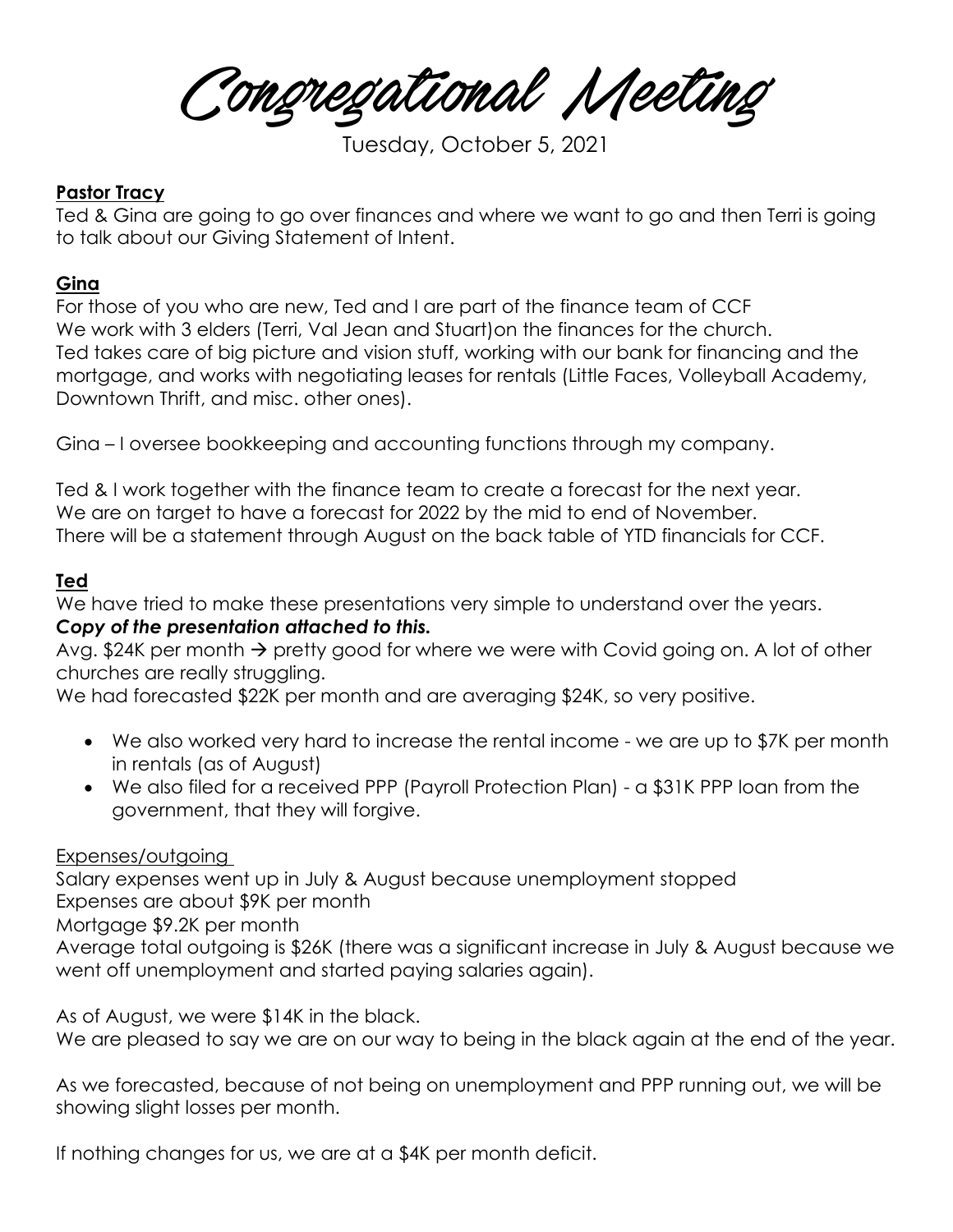#### BIG PICTURE

From Jan - Aug, we had a \$29K gain Sept. - Dec. forecast, we will be at a \$5.5K loss

Forecast Excess 2021:  $$23.7 \rightarrow$  How did we do this?

- 1. Expenses down
- 2. Increase in rental income
- 3. PPP funds
- 4. Unemployment

Had we not had the PPP and Unemployment, we would have been at a deficit of \$66K for this year.

Where are we going? Total monthly incoming right now \$29.8K Total monthly outgoing right now \$32.5K DEFICIT for \$2.7K per month

So… we need an extra \$3K per month to break even… But we don't just want to break even. Right now we still do not have a budget for Missions, for part-time staff workers, or a part-time Associate Pastor.

So we really need about another \$5K per month to achieve those goals. We can't spend that money until we know we have it.

The one thing we need to be a little concerned about, the giving for September was \$19K (a bit below our average) - the month of August, the giving was \$34K (above our average).

## **Pastor Tracy**

In order for us to do what we did, it required a community of people who were willing to do what it took.

Part time staff volunteered to lose their salary. Full time staff volunteered to maintain on unemployment for over a year.

Ted & Gina, thank you for your wisdom and your leadership through this. Because of your expertise, we have been wise and cautious, tightened our belts and continue to be fiscally responsible.

But I don't want to lose sight of our goals. I want to bring the part-time staff back on, I want to give to missions (Kerner's, Joanna, Yaha), AND as we move forward (and the elders have discussed) we want to bring on a part-time associate pastor. I am a firm believer in succession. Our heart is that James Bady will be the successor - he will be the one to inherit Cornerstone some day. We have our eyes on the future. Who are we preparing to come behind us? Our goal is to start to train and bring James on staff.

We have to be wise here as we put our faith out for the future. I want us as a community to put faith out for these things!